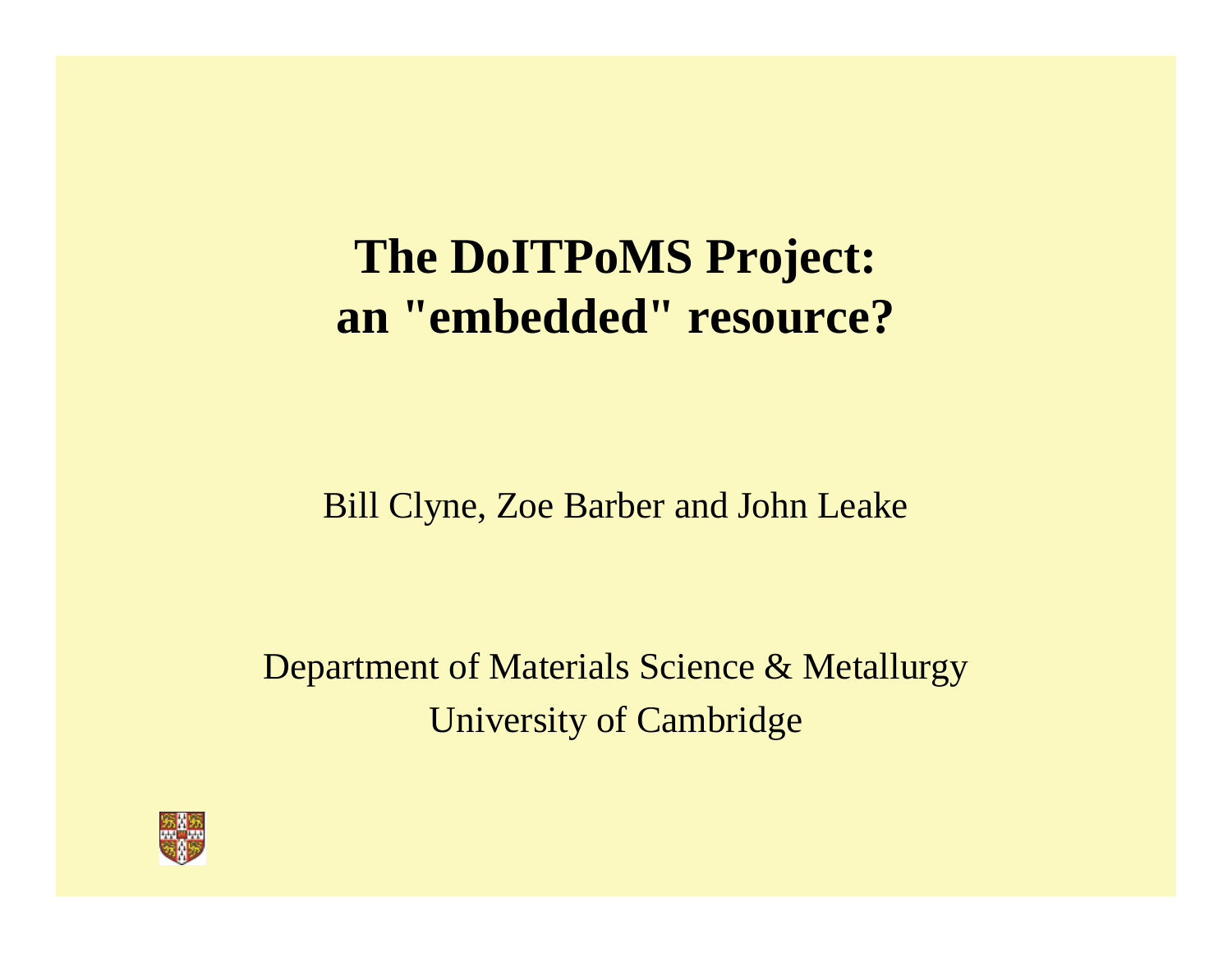## **DoITPoMS**

#### **What is it?**

¾ "Dissemination of IT for the Promotion of Materials Science"

#### *❖* **How did it come about?**

- ¾ collaborators in HEFCE FDTL3 Project 8/99
- $\triangleright$  additional support from the UKCME
- ¾ cooperation with MATTER

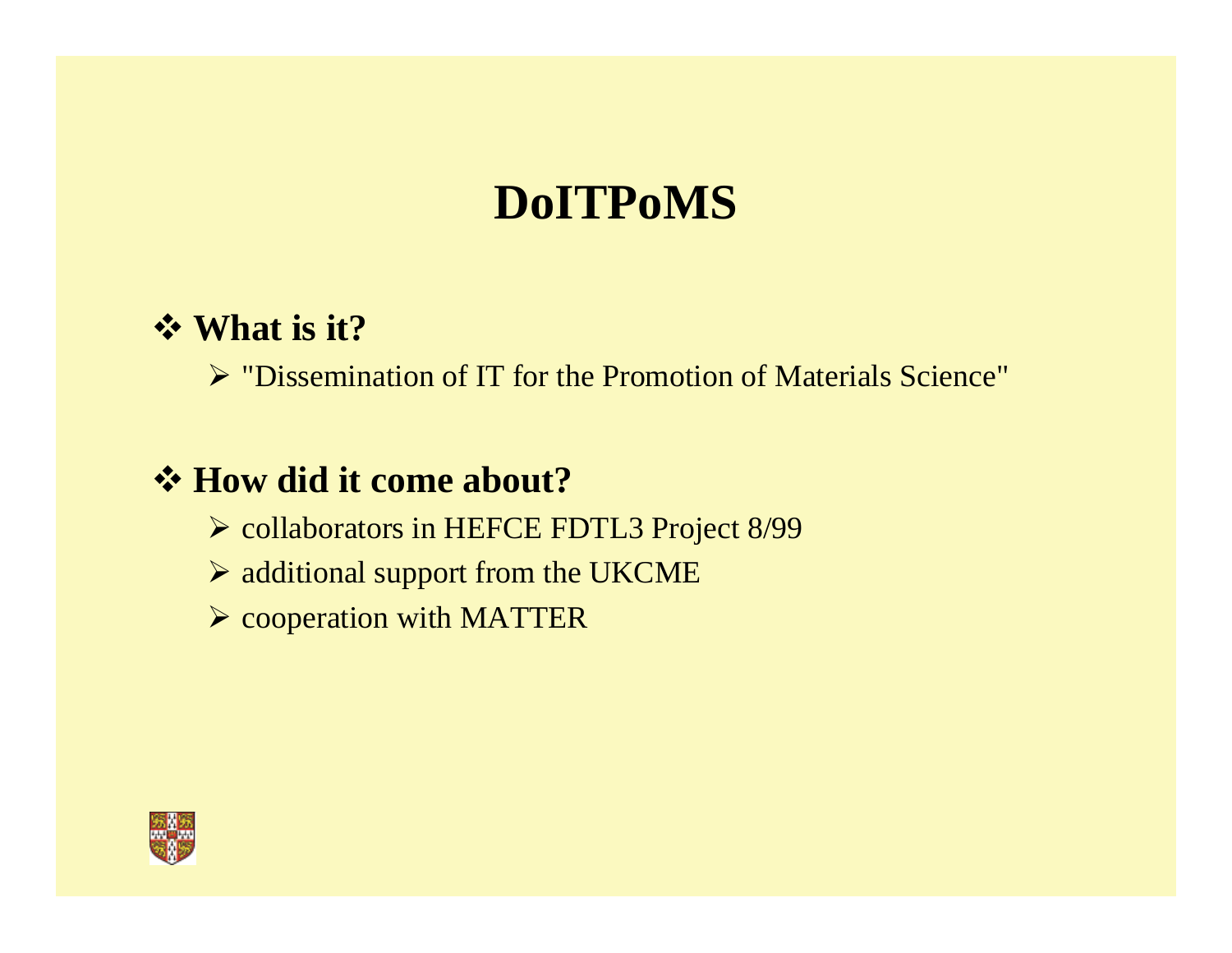## **What's in it?**

### **Micrograph Library**

- ¾ over 800 micrographs with descriptions
- $\triangleright$  searchable
- ¾ http://www.msm.cam.ac.uk/doitpoms/miclib/index.php

### **Teaching and Learning Packages (TLPs)**

- $\geq 22$  on web, 10 in development
- ¾ http://www.msm.cam.ac.uk/doitpoms/tlplib/index.php

### **No ipr restrictions for academic use**

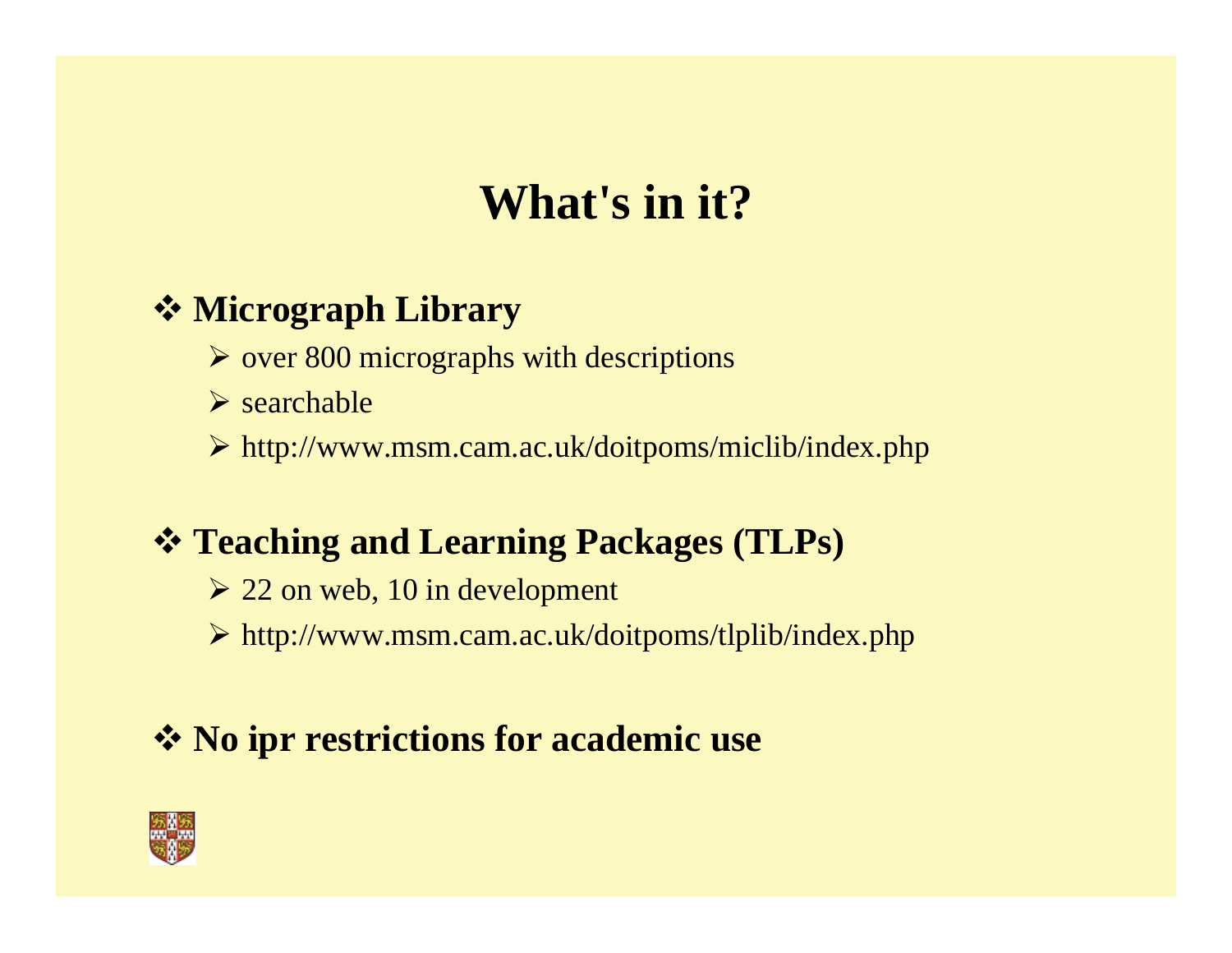#### **Micrograph no** 430

#### **Brief description** Cu 70, Zn 30 (wt%), recrystallised - annealing twins



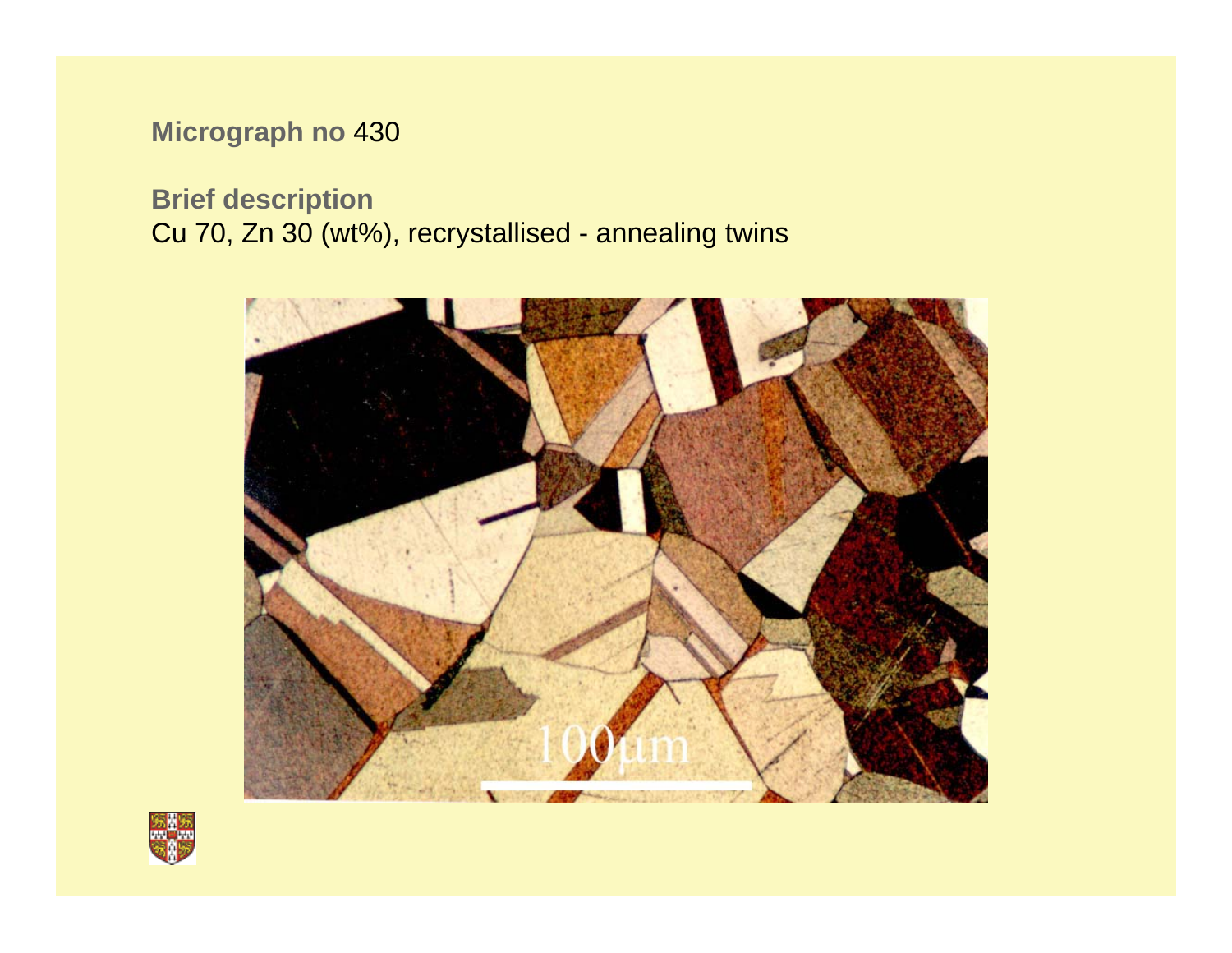### **DoITPoMS Teaching and Learning Packages**

#### Atomic Scale Structure of Materials

This teaching and learning package provides an introduction to crystalline, polycrystalline and amorphous solids, and how the atomic-level structure has radical consequences for some of the properties of the material. It introduces the use of polarised light to examine the optical properties of materials, and shows how a variety of simple models can be used to visualise important features of the microstructure of materials.



**AimsIntroductionSingle crystals: Shape and anisotropy Single crystals: Mechanical properties Single crystals: Optical properties Polycrystals DefectsSummary Questions Going further**

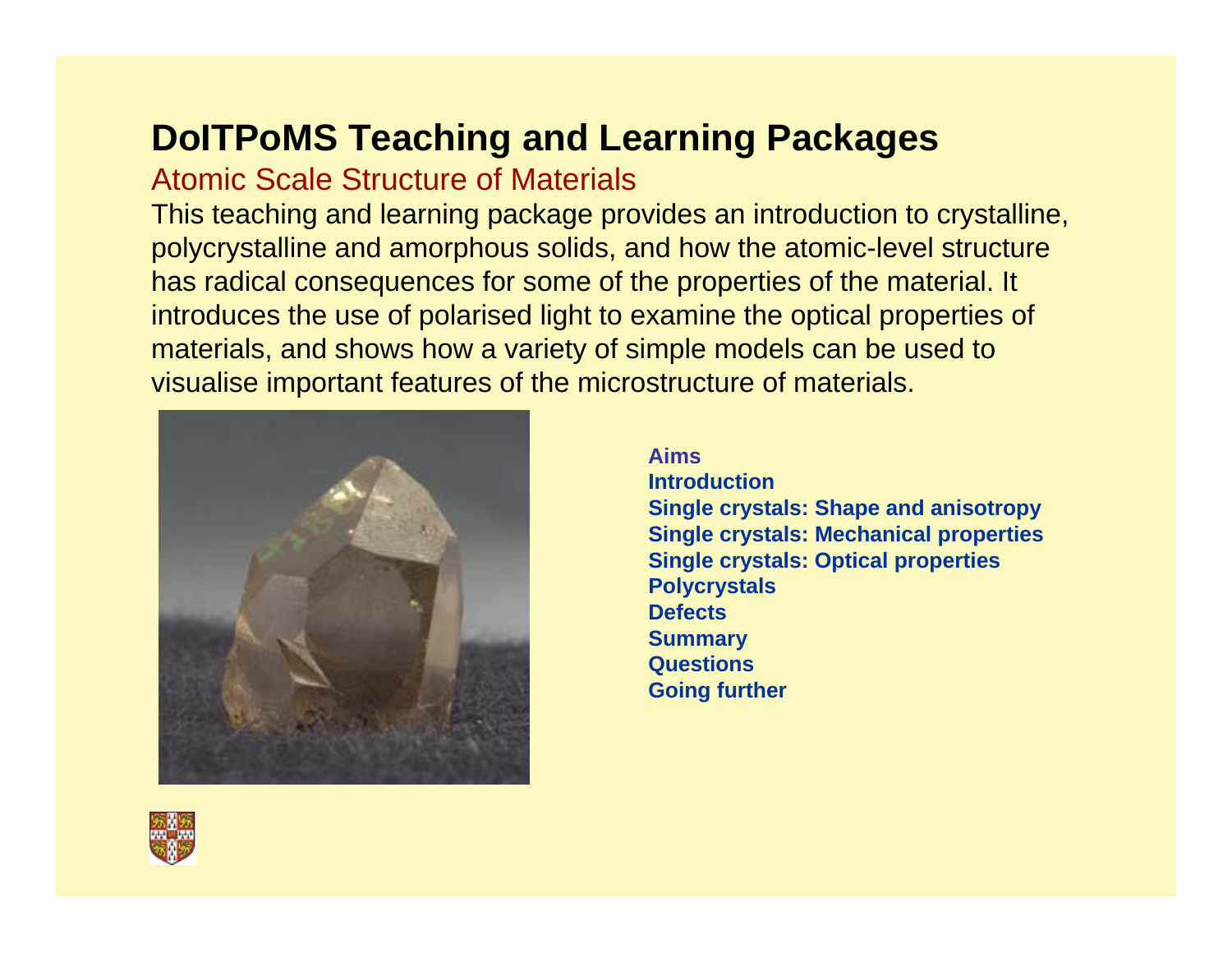# **Some lessons from experience**

#### $\triangle$  Personnel needed to create such resources

- ¾ Skilled project staff in addition to academic staff
- **► Summer vacation students** 
	- $\boxtimes$  Students helping to create resources provide ideas, rapid feedback and frank evaluation
- **❖ Some difficulties faced** 
	- ¾ Recruitment and retention of skilled project staff
	- ¾ Browser/platform variations
	- ¾ Restricted software availability on some institutional networks

#### **→** How were these difficulties overcome?

¾ Not all have! Over some we have no control

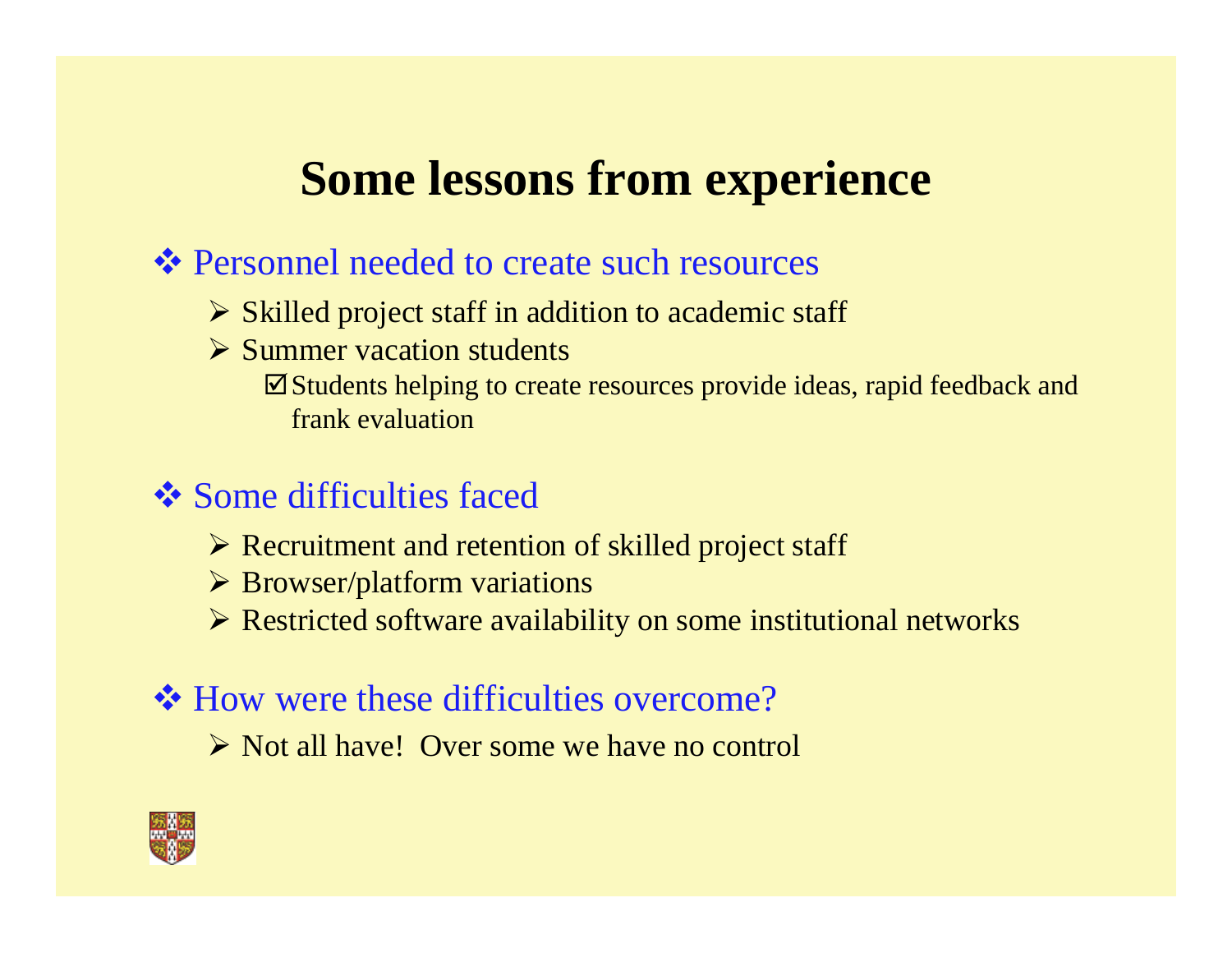# **On-going Work**

- UKCME supporting work developing further TLPs
- \* Acquisition of further micrographs (from around the world)
- CMI (Cambridge-MIT Institute) project developing "Instructor Resource Modules"

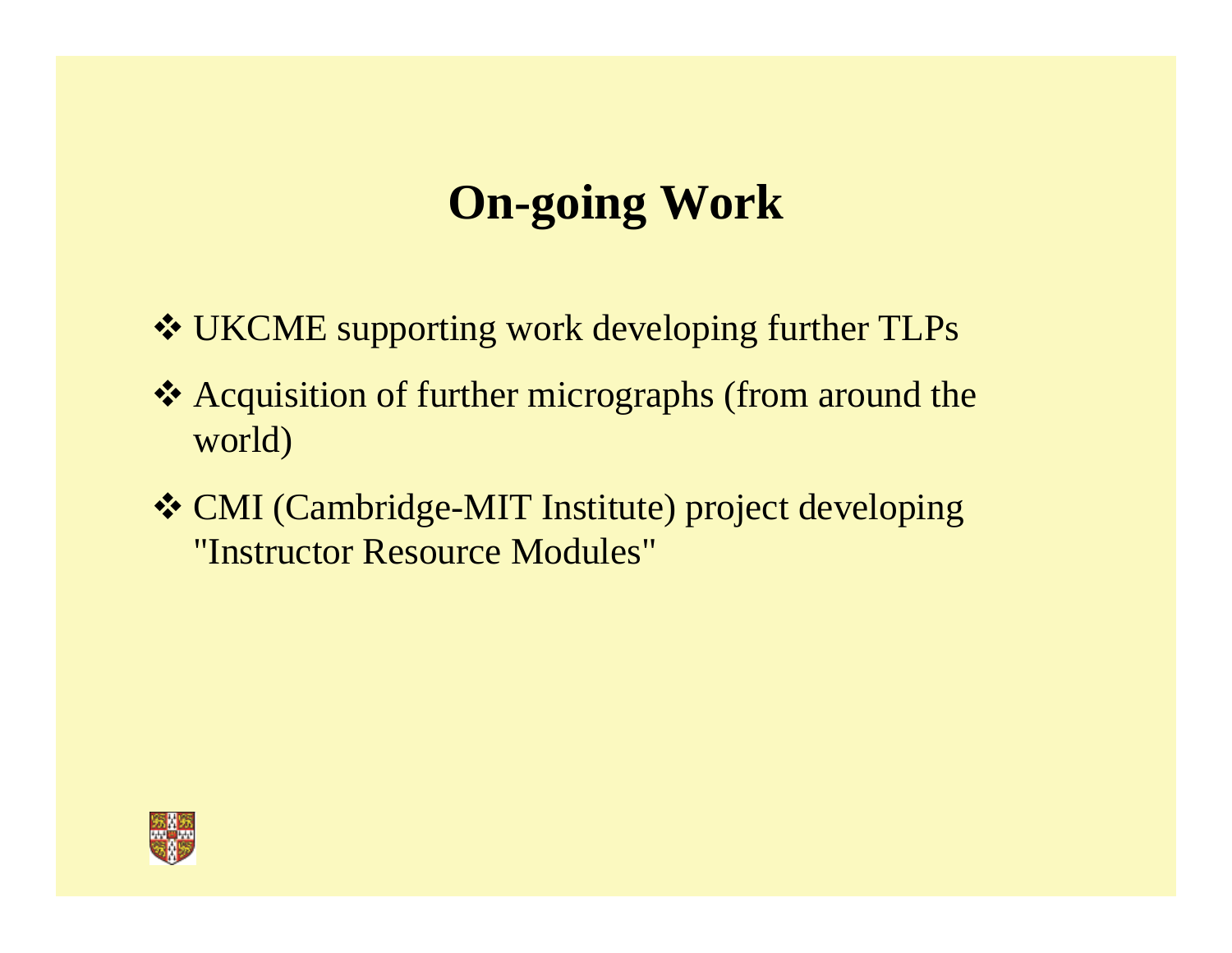## **How are the resources being used by us?**

### **❖ Academic Staff**

- **► demonstration/illustration in lectures**
- ¾ preparation for and use in supervisions (tutorials)
- **❖ Graduate Teaching Assistants** 
	- $\triangleright$  preparation for teaching in practicals
	- $\triangleright$  preparation for and use in supervisions (tutorials)
- **❖ Students in connection with** 
	- $\triangleright$  preparation for/revision of practicals
	- ¾ source of information for use with Question Sheets

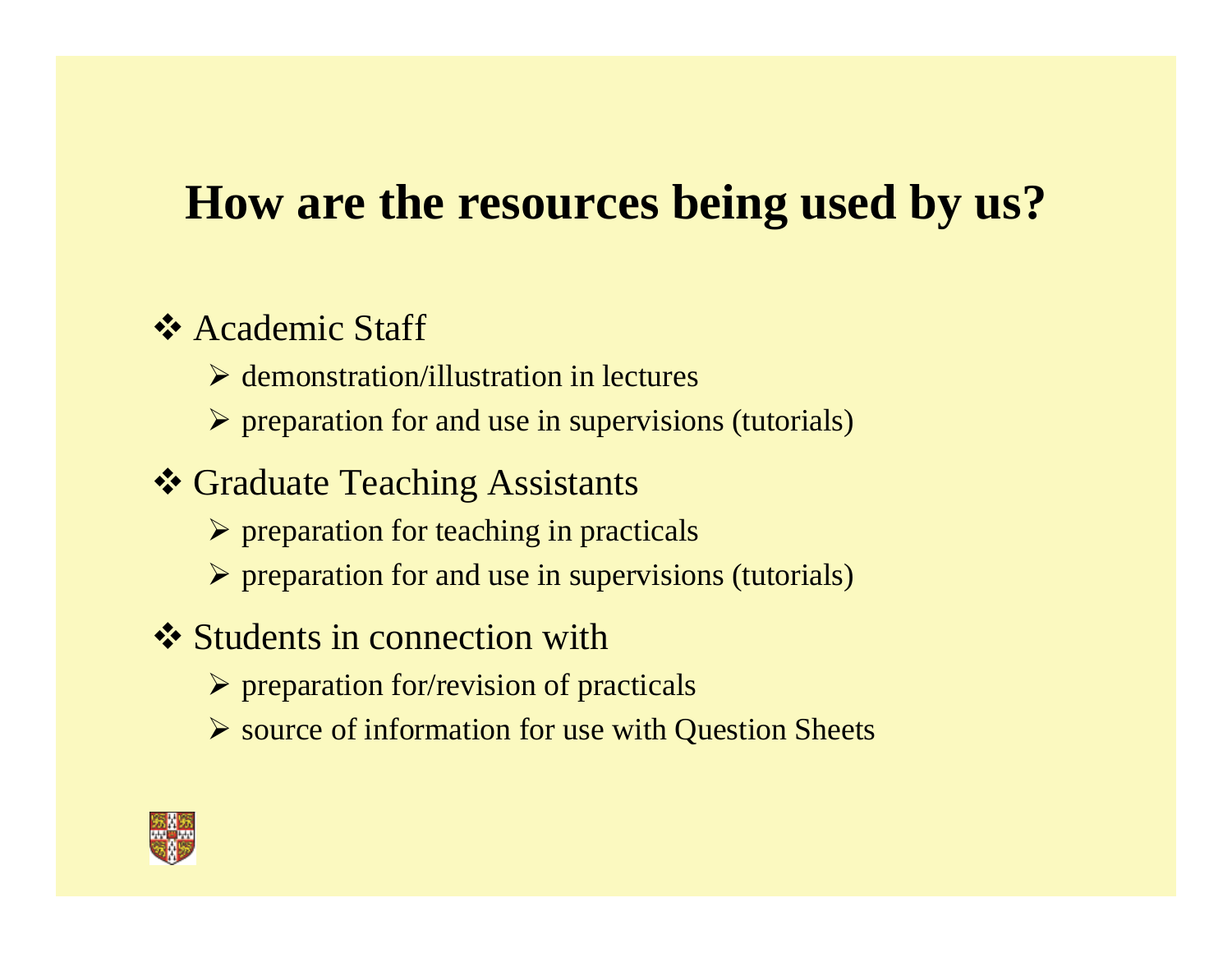### **What impact are they having?**

- Greater awareness of web-based teaching resources generally:
	- ¾ amongst students
	- ¾ amongst graduate teaching assistants
	- ¾ amongst academic staff
- But is DoITPoMS yet "embedded"?

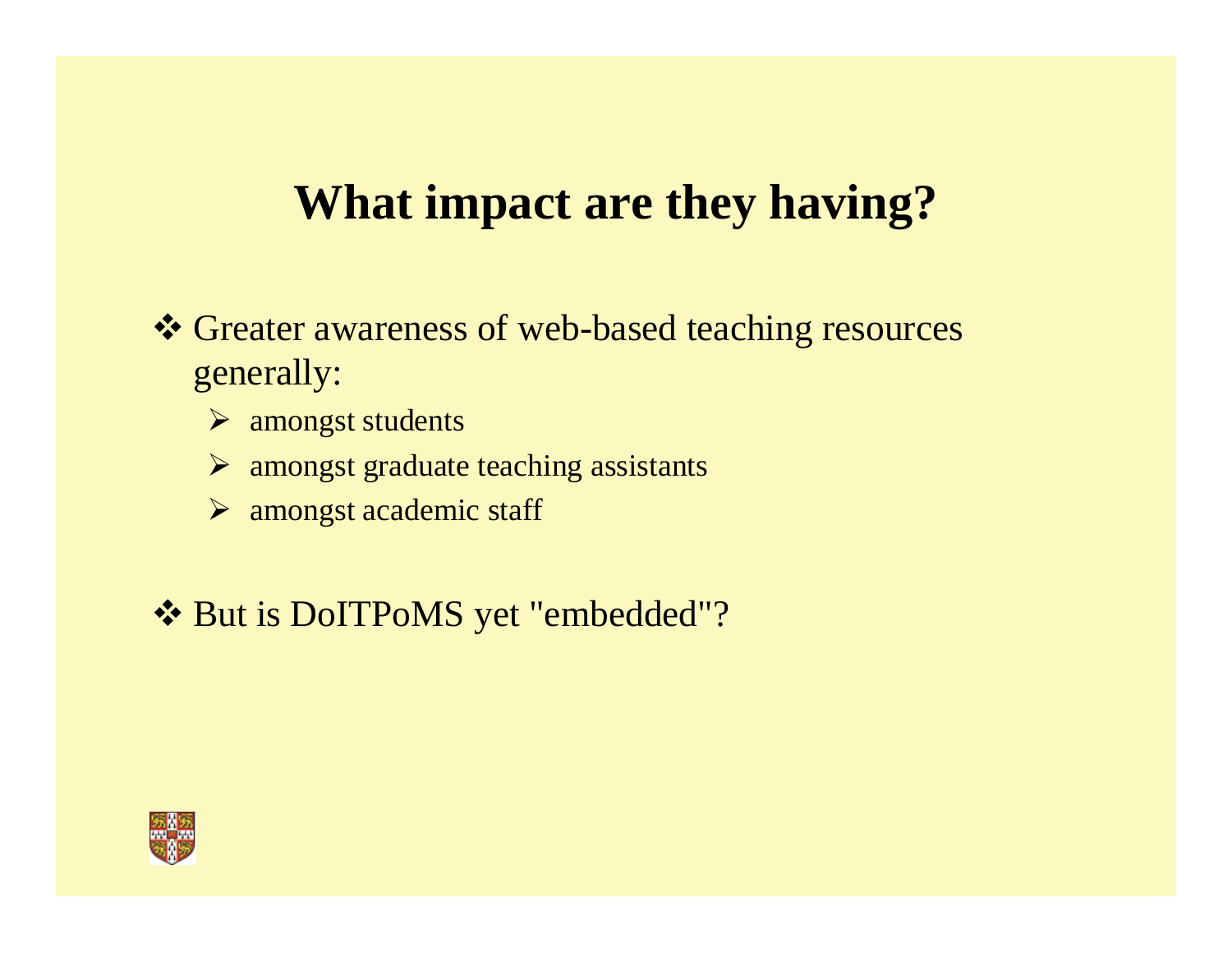### **Usage: Access statistics** (world-wide hits per month)

http://www.msm.cam.ac.uk/doitpoms/access.html



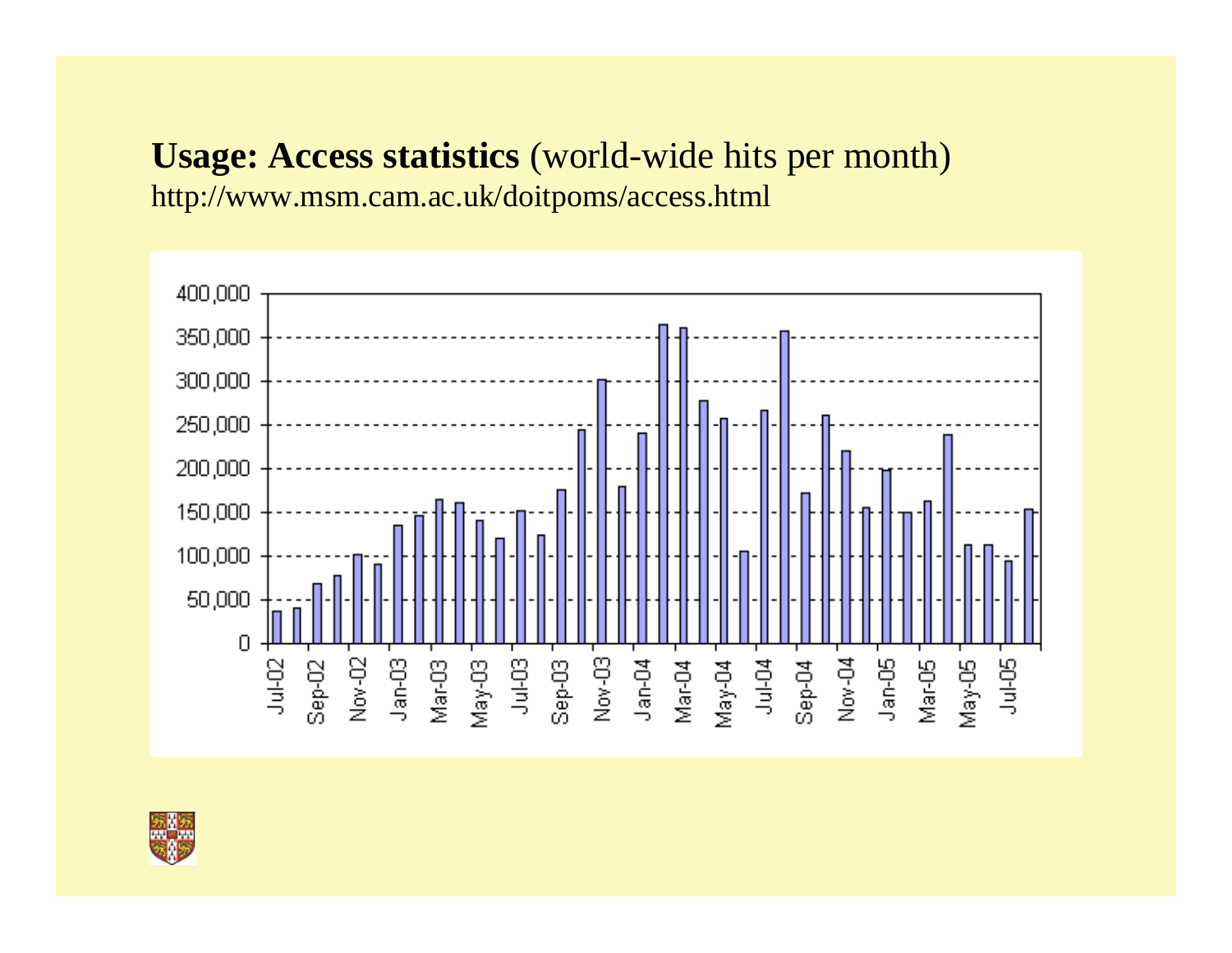### **Encouraging wider take-up 1**

- What factors encourage take-up of such resources for students in other courses and institutions?
	- ¾ resources that are easy to incorporate bite-size is better
	- $\triangleright$  that illustrate and augment, rather than sweep away
	- ¾ academic staff are given opportunities for hands-on experience  $\mathbf{\nabla}$ e.g. organise a workshop
	- ¾ colleagues from other institutions involved during development

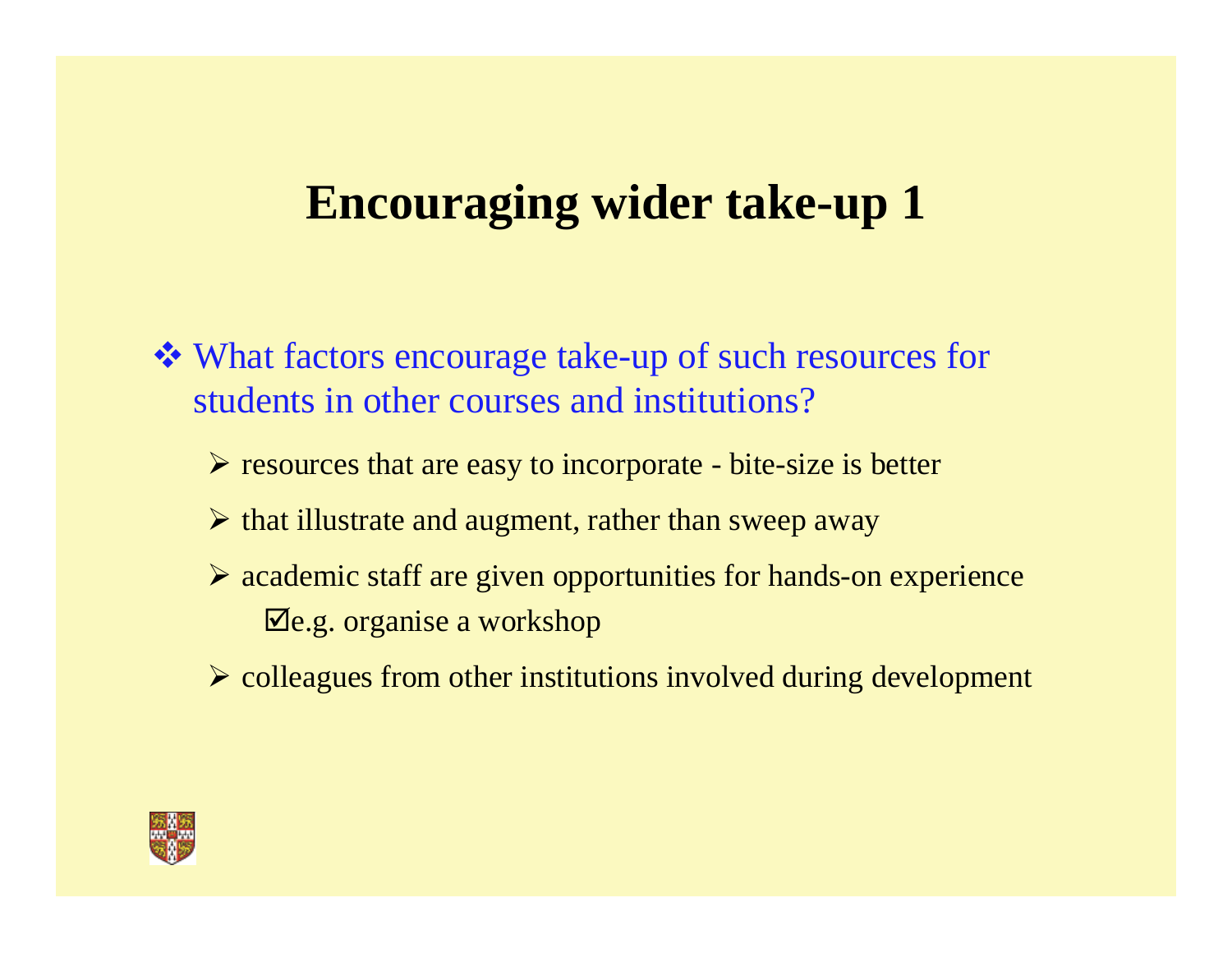# **Encouraging wider take-up 2**

#### For other academics to take-up such resources

- ¾ (i) what would they need to **know**;
	- $\boxtimes$  what they wish to achieve!
	- $\boxtimes$  what is available should be readily located via Subject Centre, Google, Psigate, EEVL, ... (depending on discipline)
- ¾ (ii) what would they need to **do**;
	- $\boxtimes$  consider use within lectures
	- $\boxtimes$  assess the infrastructure implications
	- $\blacktriangleright$  devise suitable material to encourage students to work through the on-line resources regularly, e.g. question sheets, briefings for practicals

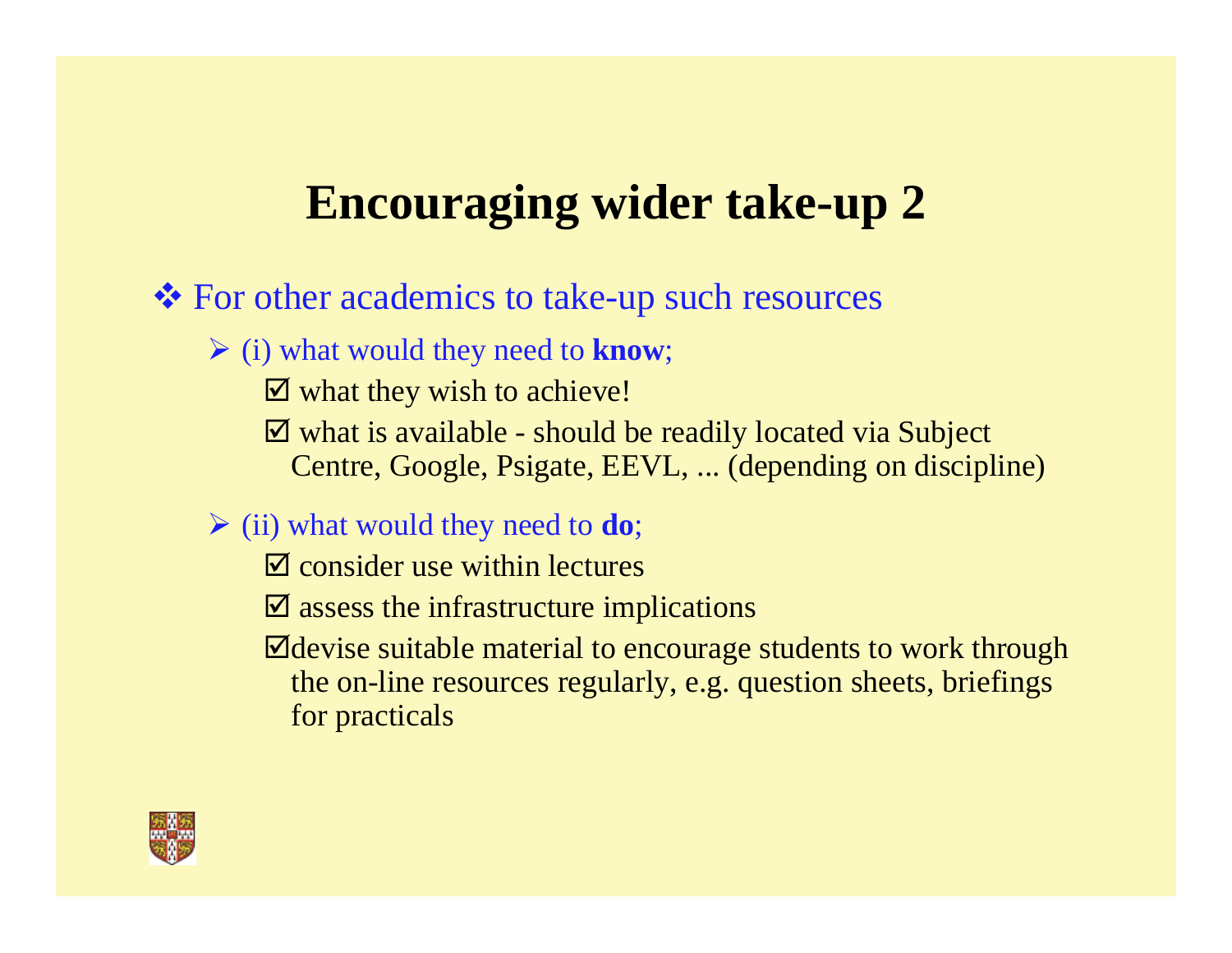# **Factors influencing academic staff 1**  perception of available resources

 $\triangleleft$  trust - in the content (and in the authors)

¾ former often influenced by knowledge of latter

### **❖** technical quality

¾ very important; students are accustomed to computer-based material of high technical quality

ease of use - by staff; expected ease of use by students

¾ standard layout

 $\triangleright$  searchable

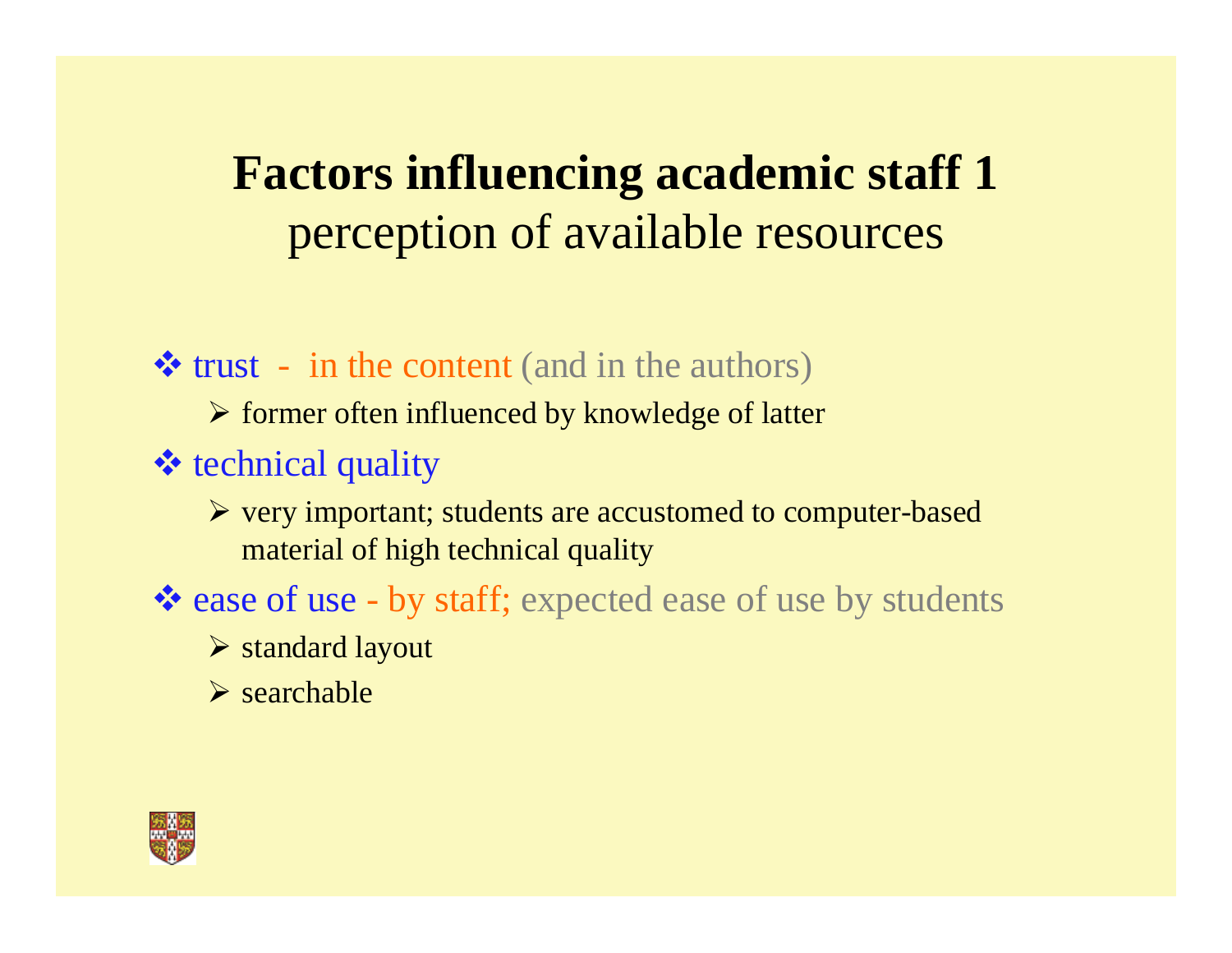# **Factors influencing academic staff 2**

### **❖** in favour

¾ recognition of current student expectations

- **❖** against
	- ¾ time-commitment in incorporating "external" resources into lectures or practicals (*vs* the next RAE)
	- $\triangleright$  "I could do better, if only I had the time"

### **❖** critical mass

 $\triangleright$  successful initiation is much more likely with more than one enthusiast based in the Department (*vs* central exhortation)

### high-level support

- ¾ recognition it's more than a spare-time activity!
- ¾ provision of resources for implementation